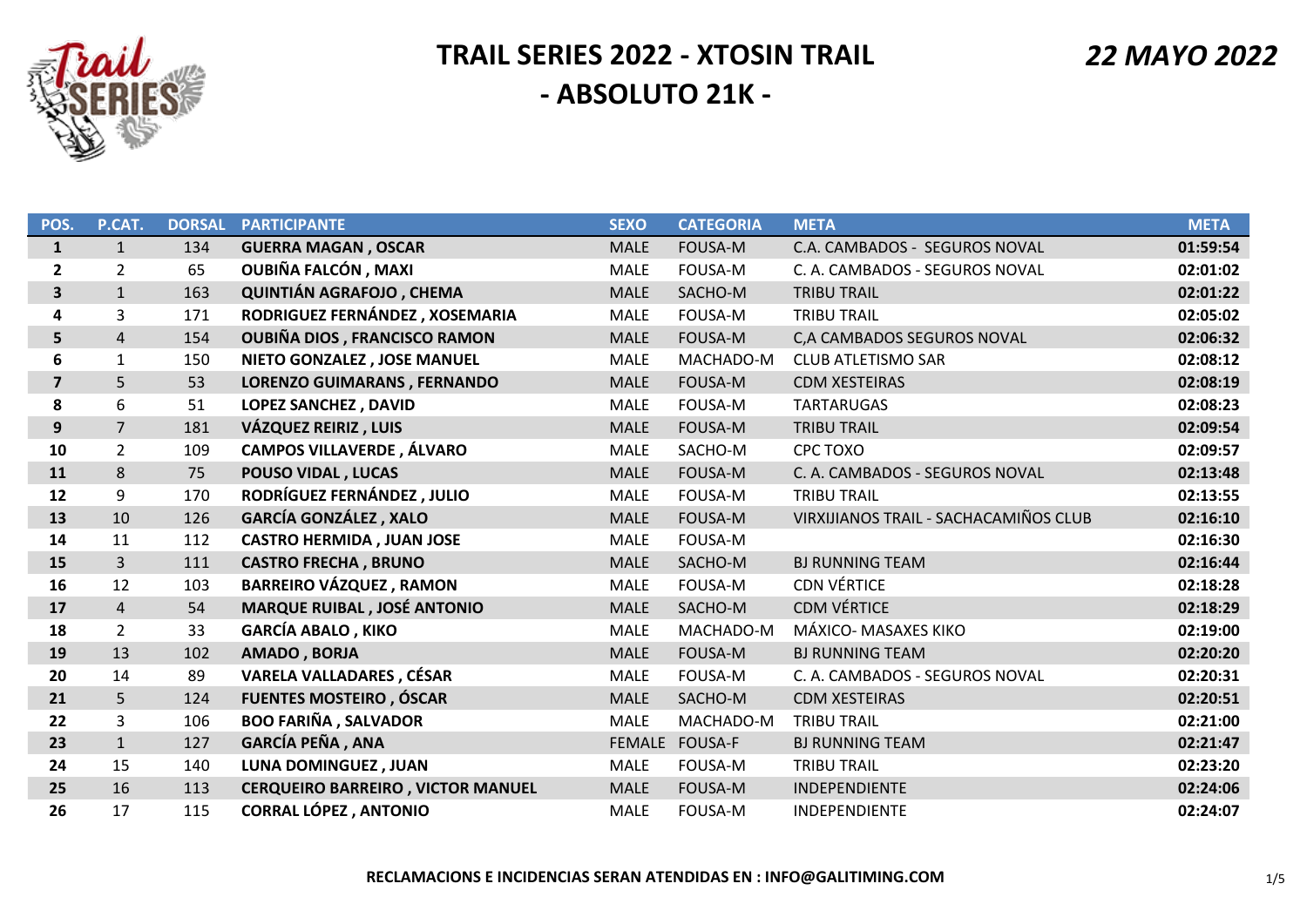

 *22 MAYO 2022*

| POS. | P.CAT.         | <b>DORSAL</b> | <b>PARTICIPANTE</b>                   | <b>SEXO</b>   | <b>CATEGORIA</b> | <b>META</b>                            | <b>META</b> |
|------|----------------|---------------|---------------------------------------|---------------|------------------|----------------------------------------|-------------|
| 27   | $\overline{2}$ | 74            | POMBO MOURELOS, MARY                  |               | FEMALE FOUSA-F   | <b>CDM VÉRTICE</b>                     | 02:25:13    |
| 28   | 18             | 3             | AGUÍN FERNÁNDEZ, LUIS                 | <b>MALE</b>   | <b>FOUSA-M</b>   | <b>CHISPAS</b>                         | 02:25:16    |
| 29   | 6              | 157           | PAZ PÉREZ, JOSEMI                     | <b>MALE</b>   | SACHO-M          | INDEPENDIENTE                          | 02:25:25    |
| 30   | $\overline{7}$ | 116           | <b>CRUZ DE LA FUENTE, ÓSCAR</b>       | <b>MALE</b>   | SACHO-M          | <b>BJ RUNNING TEAM</b>                 | 02:26:39    |
| 31   | $\mathbf{1}$   | 168           | <b>RIVAS RIO, CRISTINA</b>            | <b>FEMALE</b> | MACHADO-F        | <b>CDM VÉRTICE</b>                     | 02:28:27    |
| 32   | 19             | 176           | <b>ROMERO BELLO, RAFAEL</b>           | <b>MALE</b>   | <b>FOUSA-M</b>   | <b>CDM VÉRTICE</b>                     | 02:29:38    |
| 33   | 20             | 40            | <b>GONZALEZ MARIÑO, ADOLFO</b>        | <b>MALE</b>   | FOUSA-M          | INT. TREK. SAR BARBANZA                | 02:30:21    |
| 34   | $\overline{2}$ | 144           | <b>MATALOBOS REDONDO, ELENA</b>       | <b>FEMALE</b> | MACHADO-F        | <b>MAXICO-MASAXES KIKO</b>             | 02:30:34    |
| 35   | 21             | 70            | PÉREZ LORENZO, OSCAR                  | <b>MALE</b>   | <b>FOUSA-M</b>   | MÁXICO- MASAXES KIKO                   | 02:30:38    |
| 36   | 3              | 143           | MÁRQUEZ GARCÍA, ESTHER                |               | FEMALE FOUSA-F   | PEÑA GISTREDO                          | 02:32:06    |
| 37   | 22             | 161           | PÉREZ MANSILLA, JUAN JOSÉ             | <b>MALE</b>   | <b>FOUSA-M</b>   | LA20VEINTE                             | 02:32:07    |
| 38   | 23             | 149           | <b>MOURE ANDRADE, ALBERTO</b>         | <b>MALE</b>   | <b>FOUSA-M</b>   | <b>INDEPENDIENTE</b>                   | 02:33:39    |
| 39   | 24             | 15            | <b>BUSTELO, JULIO</b>                 | <b>MALE</b>   | <b>FOUSA-M</b>   | INDEPENDIENTE                          | 02:34:01    |
| 40   | 25             | 22            | <b>CASTRO SAMPEDRO, JAVI</b>          | <b>MALE</b>   | FOUSA-M          | MÁXICO- MASAXES KIKO                   | 02:34:06    |
| 41   | 26             | 167           | RIVAS BEIS, JAVIER                    | <b>MALE</b>   | FOUSA-M          | <b>INDEPENDIENTE</b>                   | 02:34:31    |
| 42   | 8              | 128           | <b>GESTO SUÁREZ, DANIEL</b>           | <b>MALE</b>   | SACHO-M          | <b>BJ RUNNING TEAM</b>                 | 02:34:33    |
| 43   | 9              | 151           | NÚÑEZ QUEIRUGA, ESTEBAN               | <b>MALE</b>   | SACHO-M          | <b>MONTEMUIÑO</b>                      | 02:34:36    |
| 44   | 27             | 19            | <b>CAMIÑA SEREN, ANGEL</b>            | MALE          | <b>FOUSA-M</b>   | <b>CHISPAS</b>                         | 02:34:37    |
| 45   | $\overline{4}$ | 122           | <b>FERNANDEZ ANDRADE, OSCAR</b>       | <b>MALE</b>   | MACHADO-M        |                                        | 02:35:44    |
| 46   | 28             | 5             | <b>ALONSO REFOJO, MARCOS</b>          | <b>MALE</b>   | <b>FOUSA-M</b>   |                                        | 02:36:10    |
| 47   | 5              | 129           | <b>GOMEZ PEREZ, JUAN CARLOS</b>       | <b>MALE</b>   | MACHADO-M        | <b>BJ JOYAS DEL CAMINO</b>             | 02:37:49    |
| 48   | 10             | 148           | <b>MOSQUERA GARCIA, DAVID</b>         | <b>MALE</b>   | SACHO-M          | INDEPENDIENTE                          | 02:38:00    |
| 49   | 11             | 169           | <b>RODRIGUEZ ESTEBAN, PABLO</b>       | <b>MALE</b>   | SACHO-M          | <b>BJ JOYAS DEL CAMINO</b>             | 02:38:15    |
| 50   | 3              | 117           | DE LA FUENTE IGLESIAS, EVA            | <b>FEMALE</b> | MACHADO-F        | CLUB DEPORTIVO BRION HYUPERSA SANTIAGO | 02:38:22    |
| 51   | 6              | 114           | <b>CONCHEIRO FERNÁNDEZ, GUILLERMO</b> | <b>MALE</b>   | MACHADO-M        | INDEPENDIENTE                          | 02:38:22    |
| 52   | 29             | 67            | PAZ CALO, JORGE                       | <b>MALE</b>   | <b>FOUSA-M</b>   |                                        | 02:38:27    |
| 53   | 30             | 152           | NÚÑEZ QUEIRUGA, ZALO                  | <b>MALE</b>   | <b>FOUSA-M</b>   | <b>MONTEMUIÑO</b>                      | 02:38:32    |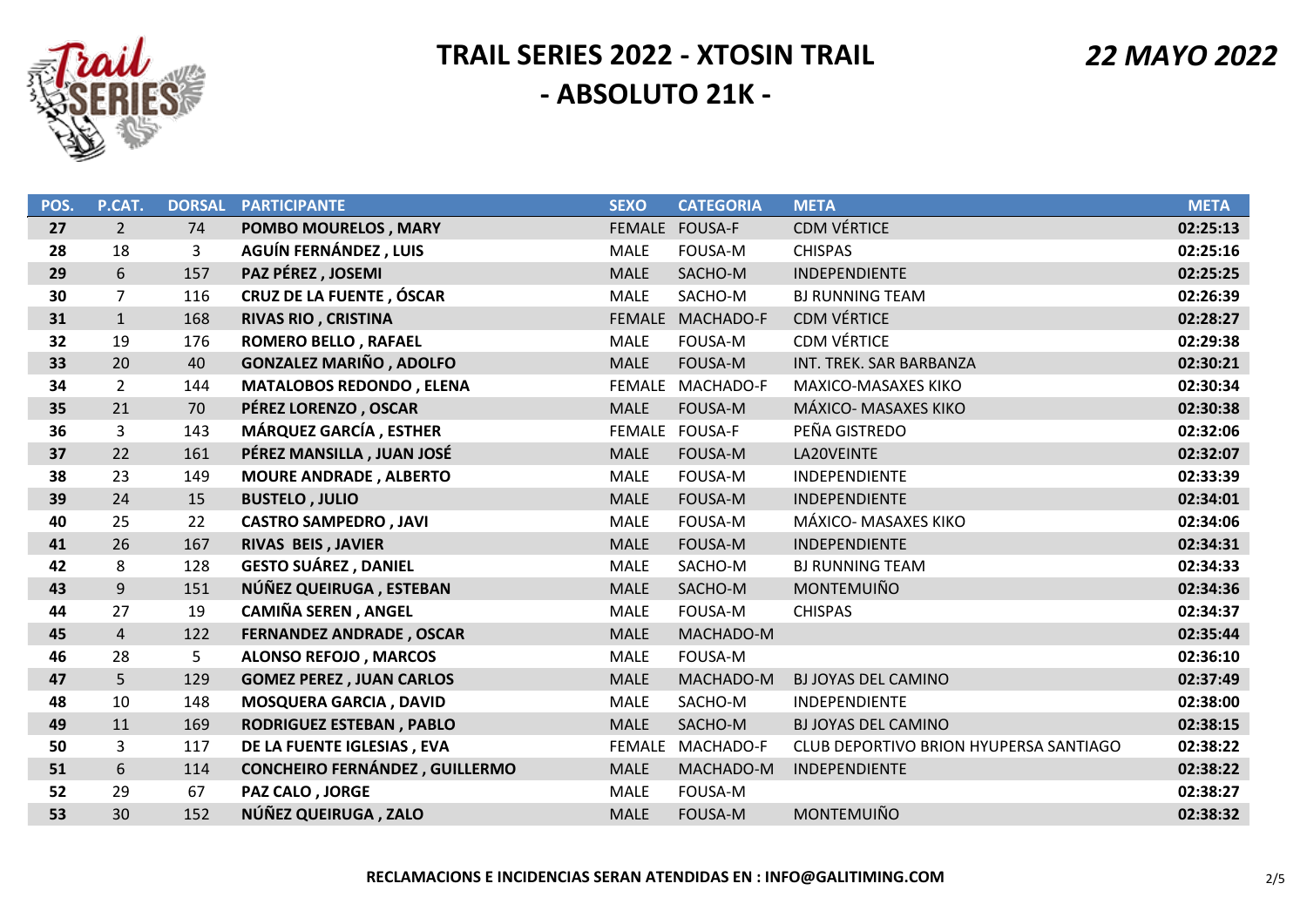

| POS. | P.CAT.         | <b>DORSAL</b> | <b>PARTICIPANTE</b>               | <b>SEXO</b>   | <b>CATEGORIA</b> | <b>META</b>                           | <b>META</b> |
|------|----------------|---------------|-----------------------------------|---------------|------------------|---------------------------------------|-------------|
| 54   | 4              | 145           | <b>MELLA BARBEITO, VANESA</b>     |               | FEMALE FOUSA-F   | A.D JARNACHAS                         | 02:38:45    |
| 55   | 31             | 68            | PEREIRAS COUTO, ÁLVARO            | <b>MALE</b>   | <b>FOUSA-M</b>   | PEREIRAS CONGELADOS                   | 02:40:50    |
| 56   | 32             | 153           | OLIVEIRA CASAIS, JESÚS MANUEL     | <b>MALE</b>   | <b>FOUSA-M</b>   |                                       | 02:41:26    |
| 57   | 12             | 45            | JIMENEZ MICOLA, ROBERTO JOSE      | <b>MALE</b>   | SACHO-M          |                                       | 02:41:41    |
| 58   | 33             | 123           | <b>FOLGAR ROMAY, JAVIER</b>       | <b>MALE</b>   | FOUSA-M          | VIRXIJIANOS TRAIL - SACHACAMIÑOS CLUB | 02:43:16    |
| 59   | 34             | 158           | PEDROSA MAYO, JOSE MANUEL         | <b>MALE</b>   | <b>FOUSA-M</b>   | <b>PONTE TRAIL</b>                    | 02:43:31    |
| 60   | 5              | 121           | DURO LIÑARES, OLALLA              | <b>FEMALE</b> | <b>FOUSA-F</b>   | PONTE TRAIL                           | 02:43:31    |
| 61   | 13             | 120           | DIZ NOYA, GONZALO                 | <b>MALE</b>   | SACHO-M          | <b>BJ RUNNING TEAM</b>                | 02:43:36    |
| 62   | 35             | 146           | <b>MOLINERO RECIO, HUGO</b>       | <b>MALE</b>   | FOUSA-M          | INDEPENDIENTE                         | 02:43:40    |
| 63   | 14             | 43            | <b>GOYANES SOUTO, ADRIÁN</b>      | <b>MALE</b>   | SACHO-M          |                                       | 02:43:50    |
| 64   | 36             | 14            | <b>BUJÁN GONZÁLEZ, JOSE</b>       | <b>MALE</b>   | FOUSA-M          | <b>CLUB ATLETISMO OUTES</b>           | 02:44:38    |
| 65   | $\overline{7}$ | 101           | <b>ABAL MORRAZO, EMILIO</b>       | <b>MALE</b>   | MACHADO-M        | <b>INDEPENDIENTE</b>                  | 02:46:39    |
| 66   | 37             | 6             | ARREGUI LARRAÑAGA, AITOR          | <b>MALE</b>   | <b>FOUSA-M</b>   |                                       | 02:46:41    |
| 67   | 8              | 135           | <b>GUIJARRO ARCA, BASILIO</b>     | <b>MALE</b>   | MACHADO-M        | <b>BJ RUNNING TEAM</b>                | 02:47:32    |
| 68   | 38             | 180           | SUÁREZ SUÁREZ, CÉSAR              | <b>MALE</b>   | <b>FOUSA-M</b>   | <b>BJ RUNNING CLUB</b>                | 02:47:55    |
| 69   | 39             | 30            | <b>FIGUEIRO RESUA, JAVI</b>       | <b>MALE</b>   | <b>FOUSA-M</b>   | MÁXICO- MASAXES KIKO                  | 02:47:55    |
| 70   | 40             | 141           | <b>MANSO GONZALEZ, J. ROBERTO</b> | <b>MALE</b>   | <b>FOUSA-M</b>   | <b>INDEPENDIENTE</b>                  | 02:49:00    |
| 71   | 41             | 58            | <b>MATO MOSQUERA, JACOBO</b>      | <b>MALE</b>   | FOUSA-M          |                                       | 02:49:16    |
| 72   | $\mathbf{1}$   | 164           | <b>RAMOS CUBA, LAURA</b>          |               | FEMALE SACHO-F   | INDEPENDIENTE                         | 02:49:42    |
| 73   | $\overline{4}$ | 91            | <b>VEIGA BERMEJO, ARACELI</b>     |               | FEMALE MACHADO-F | C. A. CAMBADOS - SEGUROS NOVAL        | 02:50:18    |
| 74   | 15             | 110           | <b>CASTIÑEIRAS LEIS, RICARDO</b>  | MALE          | SACHO-M          | <b>BJ RUNNING TEAM</b>                | 02:50:31    |
| 75   | 16             | 155           | <b>OUTEIRAL BAR, JUAN ANTONIO</b> | <b>MALE</b>   | SACHO-M          | <b>BJ JOYAS DEL CAMINO</b>            | 02:52:15    |
| 76   | 17             | 142           | <b>MARIÑO MALLO, DAVID</b>        | <b>MALE</b>   | SACHO-M          |                                       | 02:52:47    |
| 77   | 9              | 136           | <b>JUNCAL COSTA, ANTON</b>        | <b>MALE</b>   | MACHADO-M        | <b>ATLETISMO TAMBRE</b>               | 02:54:41    |
| 78   | 10             | 9             | <b>BARREIRO CERNADAS, RAMON</b>   | <b>MALE</b>   | MACHADO-M        | <b>CLUB ATLETISMO OUTES</b>           | 02:55:00    |
| 79   | 11             | 165           | <b>RIAL OTERO, JOSE LUIS</b>      | <b>MALE</b>   | MACHADO-M        | <b>TARTARUGAS</b>                     | 02:57:22    |
| 80   | 18             | 82            | <b>TEIRA OTERO, LUÍS MANUEL</b>   | <b>MALE</b>   | SACHO-M          | PRÓLOGO! PROJECT                      | 02:59:45    |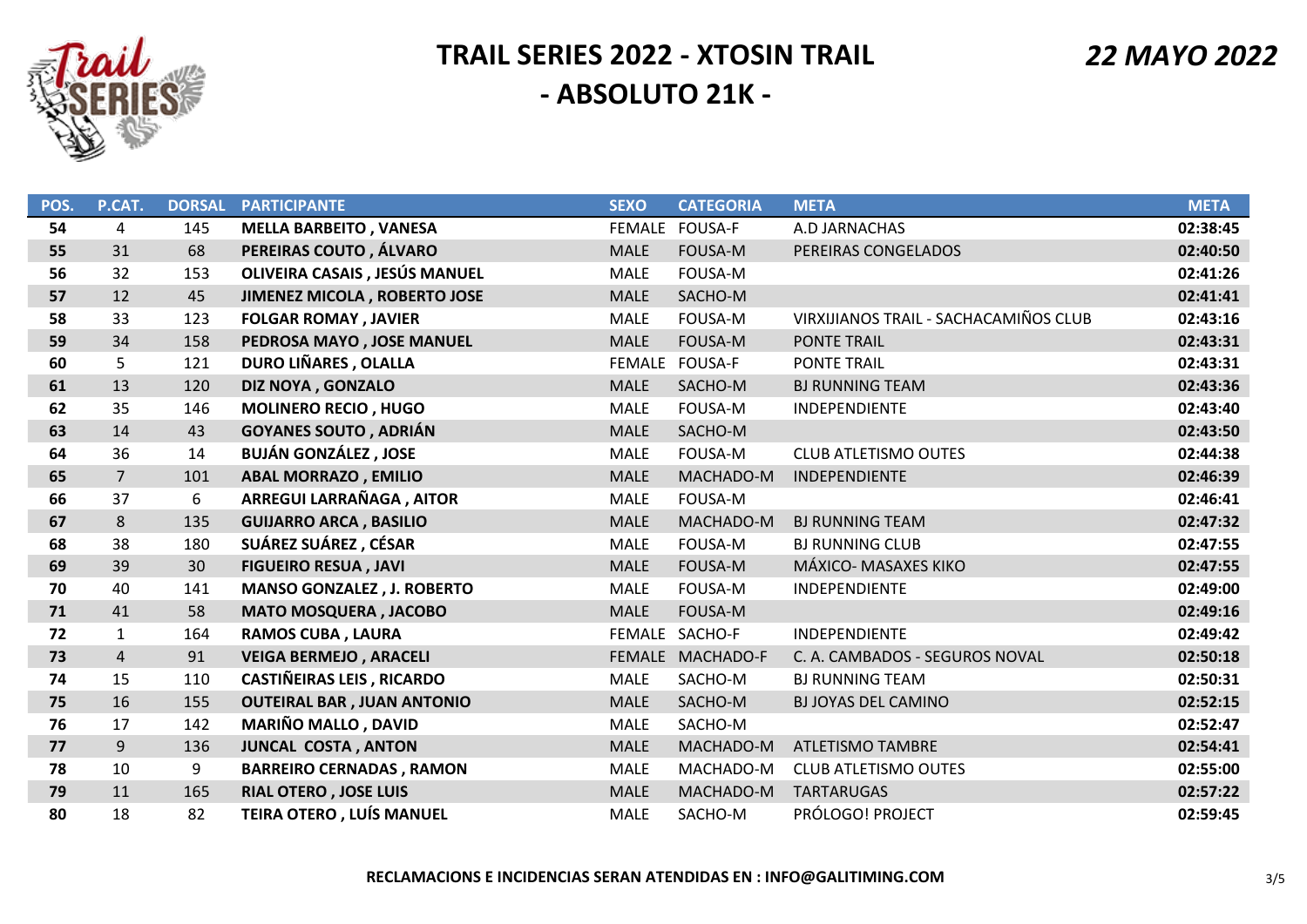

 *22 MAYO 2022*

| POS. | P.CAT.         | <b>DORSAL</b> | <b>PARTICIPANTE</b>               | <b>SEXO</b>   | <b>CATEGORIA</b> | <b>META</b>                           | <b>META</b> |
|------|----------------|---------------|-----------------------------------|---------------|------------------|---------------------------------------|-------------|
| 81   | 5              | 37            | <b>GÓMEZ LODEIROS, SUSANA</b>     | <b>FEMALE</b> | MACHADO-F        | <b>TARTARUGAS</b>                     | 02:59:46    |
| 82   | 42             | 38            | <b>GONZALEZ GARCIA, JAVIER</b>    | <b>MALE</b>   | FOUSA-M          | <b>TARTARUGAS</b>                     | 02:59:54    |
| 83   | 6              | 107           | <b>CABALLERO, LIZA</b>            |               | FEMALE FOUSA-F   | ADC BREAMO                            | 03:00:48    |
| 84   | 12             | 159           | PENALTA DATORRE, JOSÉ LUIS        | <b>MALE</b>   | MACHADO-M        |                                       | 03:03:47    |
| 85   | 43             | 118           | <b>DIAZ MONTERO, JOSE MANUEL</b>  | <b>MALE</b>   | FOUSA-M          | <b>AD JARNACHAS</b>                   | 03:03:48    |
| 86   | 44             | 66            | PALMERO DOSIL, MIGUEL ÁNGEL       | <b>MALE</b>   | FOUSA-M          | INDEPENDIENTE                         | 03:04:03    |
| 87   | 45             | 162           | PIÑEIRO GARCÍA, HECTOR            | <b>MALE</b>   | FOUSA-M          | <b>CLUB ATLETISMO LOUSAME</b>         | 03:04:32    |
| 88   | 46             | 179           | SANTOS SANTAMARIA, JOSÉ RAMÓN     | <b>MALE</b>   | FOUSA-M          |                                       | 03:04:51    |
| 89   | 6              | 10            | <b>BLANCO PEREZ, ANA</b>          | <b>FEMALE</b> | MACHADO-F        | <b>CDM VÉRTICE</b>                    | 03:05:48    |
| 90   | 13             | 71            | PEREZ SUSAVILA, ANGEL             | <b>MALE</b>   | MACHADO-M        | INDEPENDIENTE                         | 03:06:13    |
| 91   | $\overline{7}$ | 34            | <b>GARCÍA ABALO, MADA</b>         | <b>FEMALE</b> | MACHADO-F        | MÁXICO- MASAXES KIKO                  | 03:06:19    |
| 92   | 47             | 105           | BEIRO BRIÓN, JOSÉ MANUEL          | <b>MALE</b>   | FOUSA-M          | INDEPENDIENTE                         | 03:06:59    |
| 93   | 19             | 173           | RODRÍGUEZ GARCÍA, GERMÁN          | <b>MALE</b>   | SACHO-M          | INDEPENDIENTE                         | 03:07:33    |
| 94   | $\overline{7}$ | 137           | <b>LOPEZ, LAURA FELISA</b>        | <b>FEMALE</b> | <b>FOUSA-F</b>   | INDEPENDIENTE                         | 03:08:22    |
| 95   | 14             | 83            | TEIRA PIÑEIRO, MANUEL MARÍA       | <b>MALE</b>   | MACHADO-M        | PRÓLOGO! PROJECT                      | 03:09:15    |
| 96   | 48             | 172           | RODRÍGUEZ GARCÍA, ANTONIO         | <b>MALE</b>   | FOUSA-M          | <b>CLUB ATLETISMO OUTES</b>           | 03:09:17    |
| 97   | 49             | 20            | <b>CARRACEDO POSE, RUBÉN JOSÉ</b> | <b>MALE</b>   | <b>FOUSA-M</b>   | INDEPENDIENTE                         | 03:09:48    |
| 98   | 50             | 160           | PEREZ GONZALEZ, MARCOS            | <b>MALE</b>   | FOUSA-M          | INDEPENDIENTE                         | 03:11:07    |
| 99   | 20             | 138           | LÓPEZ VIDAL, CIBRÁN               | <b>MALE</b>   | SACHO-M          | INDEPENDIENTE                         | 03:11:08    |
| 100  | 15             | 63            | OTERO DÍAZ, MARIO                 | MALE          | MACHADO-M        | C.D. RÍA DE AROUSA                    | 03:13:42    |
| 101  | 51             | 174           | RODRIGUEZ LAGARES, JOSÉ RAMÓN     | <b>MALE</b>   | <b>FOUSA-M</b>   |                                       | 03:16:17    |
| 102  | 16             | 178           | SANTOS GARCÍA, JUAN JOSÉ          | <b>MALE</b>   | MACHADO-M        | VIRXIJIANOS TRAIL - SACHACAMIÑOS CLUB | 03:16:44    |
| 103  | 8              | 133           | <b>GUARDADO CALVO, MÓNICA</b>     |               | FEMALE FOUSA-F   | <b>BJ RUNNING TEAM</b>                | 03:17:27    |
| 104  | 17             | 77            | <b>RIAL PAIS, JOSE</b>            | <b>MALE</b>   | MACHADO-M        | <b>CLUB ATLETISMO OUTES</b>           | 03:18:02    |
| 105  | 8              | 132           | <b>GRANDÍO VICENTE, ARACELI</b>   | <b>FEMALE</b> | MACHADO-F        | AD JARNACHAS                          | 03:18:04    |
| 106  | 9              | 130           | <b>GONZÁLEZ, NIDIA</b>            |               | FEMALE FOUSA-F   | ADC BREAMO                            | 03:18:26    |
| 107  | 18             | 27            | FERREIRÓS FERNÁNDEZ, JOSE         | <b>MALE</b>   | MACHADO-M        | <b>TARTARUGAS</b>                     | 03:21:11    |